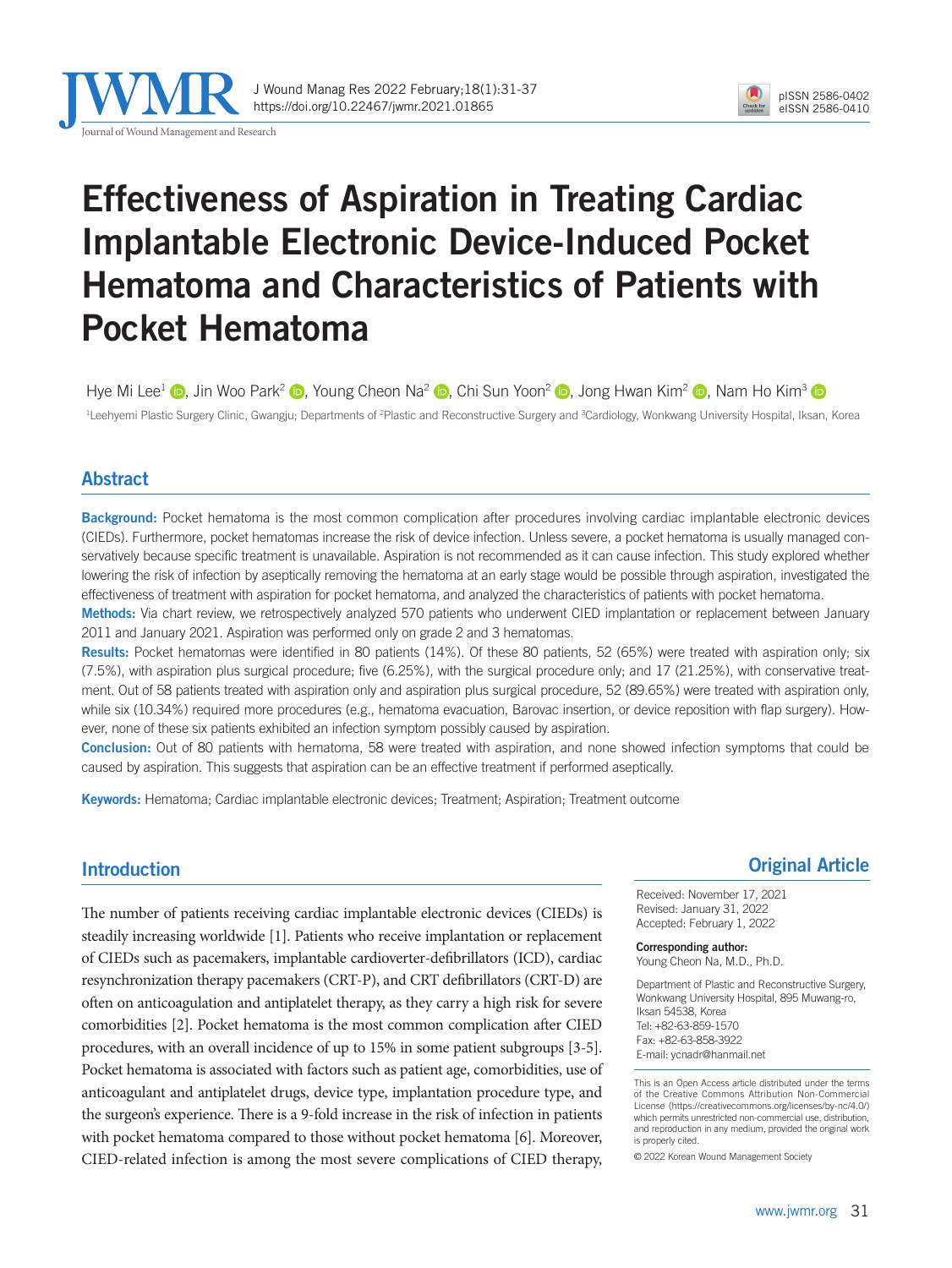leading to substantially increased morbidity, prolonged hospitalization, elevated mortality risk, and additional healthcare costs [7,8]. There is no specific treatment for pocket hematoma once it occurs. Pocket hematoma is generally managed conservatively as long as it is not severe, requiring evacuation or CIED removal surgery.

Aspiration of hematoma is not a recommended treatment because it can lead to infection [6,9]. According to device registry data, early reoperation for hematoma or lead dislodgement is reportedly the strongest risk factor for CIED infection [10,11].

The present study aimed to explore whether lowering the infection risk by aseptically removing the hematoma at an early stage would be possible through aspiration. We also aimed to investigate the effectiveness of treatment with aspiration for pocket hematoma.

#### **Methods**

The charts of a total of 570 patients who had CIED implantations or replacements including pacemakers, ICD, CRT-P, and CRT-D implantation or replacement at our hospital between



|  |  |  | Table 1. Pocket hematoma classification system developed |  |  |
|--|--|--|----------------------------------------------------------|--|--|
|--|--|--|----------------------------------------------------------|--|--|

January 2011 and January 2021 were retrospectively analyzed. After the CIED procedure, a plastic surgeon performed wound closure in layers. When the patients were hospitalized right after undergoing the CIED procedure, a plastic surgeon and a cardiologist followed up on the patient together for pocket hematoma formation until they were discharged without any complications.

Following patient discharge, a cardiologist followed up on the patients at the outpatient clinic. If the outpatients developed a pocket hematoma, the cardiologist consulted with and referred the patients to the plastic surgeon. Thereafter, the plastic surgeon followed up with the patients until the hematoma resolved.

We referred to a recent opinion article that reported a 3-level grading system for pocket hematomas and performed aseptic aspiration after alcohol and povidone preparation on grade 2 and 3 hematomas (Fig. 1) that were highly likely to become in-



**Fig. 1.** Pocket hematoma formation. The same of the set of the ultrasonographic finding of pocket hematoma.

| Hematoma grade | <b>Definition</b>                                                                                                                                                                                                                                                                                                                                                                                                        |
|----------------|--------------------------------------------------------------------------------------------------------------------------------------------------------------------------------------------------------------------------------------------------------------------------------------------------------------------------------------------------------------------------------------------------------------------------|
| Grade 1        | Ecchymosis or mild effusion in the pocket, no swelling or pain in the device pocket (watchful waiting)                                                                                                                                                                                                                                                                                                                   |
| Grade 2        | Large effusion in the pocket, leading to swelling and resulting in functional impairment or pain in the device pocket                                                                                                                                                                                                                                                                                                    |
| Grade 3        | Any pocket hematoma requiring reoperation and/or resulting in the prolongation of hospitalization (defined as extended hospitalization<br>or rehospitalization for $>$ 24 hours, post-index surgery, primarily due to hematoma) and/or requiring interruption of OAC (defined as<br>reversal or intentional withholding, in response to a pocket hematoma, resulting in subtherapeutic anticoagulation for $>$ 24 hours) |

OAC, oral anticoagulant.

Adapted from DE Sensi et al. Pacing Clin Electrophysiol 2015;38:909-13, with permission of John Wiley and Sons [12].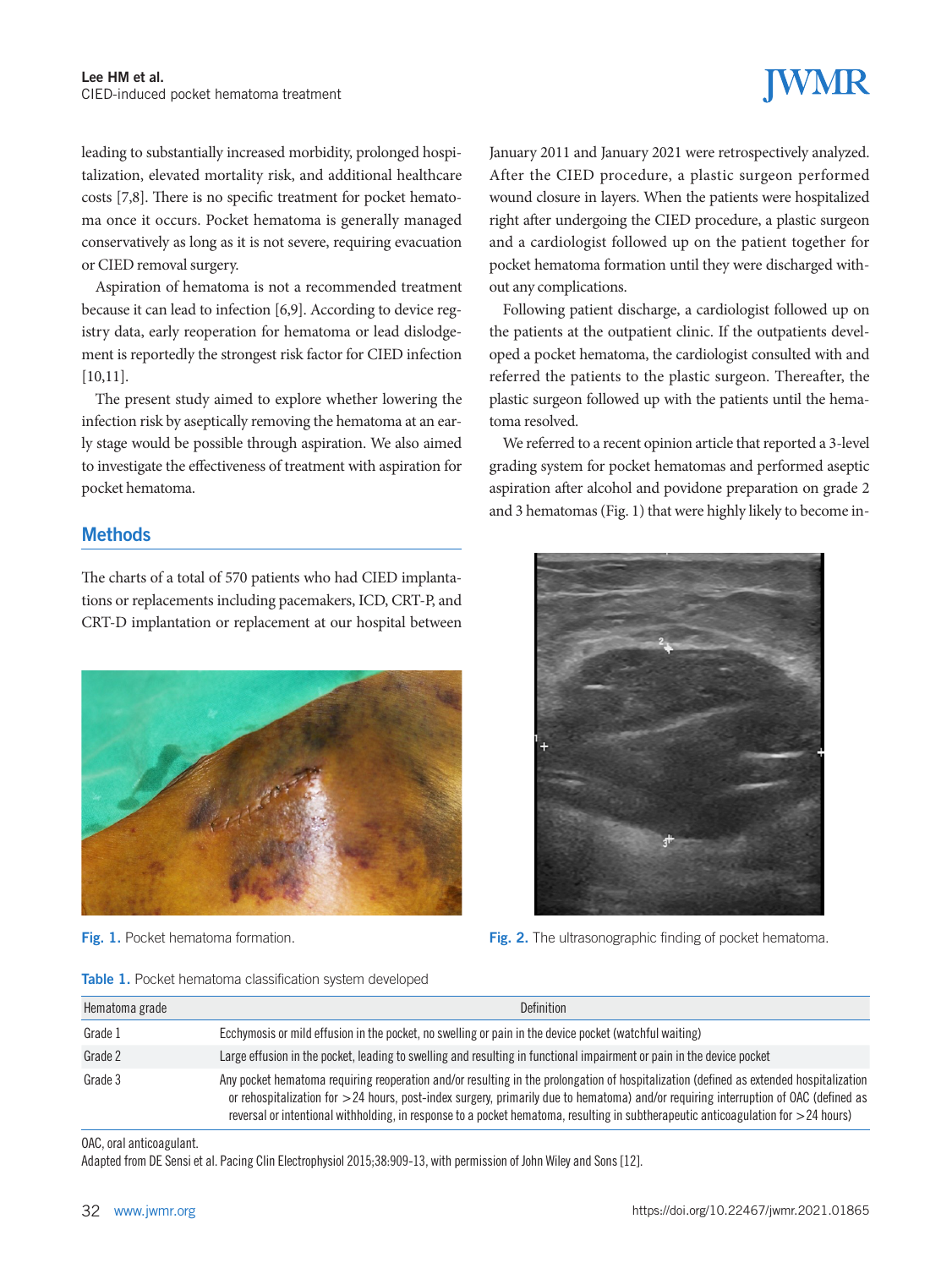fected (Table 1) [12]. In some cases, we used an ultrasound device to detect hematoma (Fig. 2) before performing aspiration, especially when the case was severe or when we were unsure why the wound was swelling. Such cases required more careful investigation and follow-up for hematoma.

We analyzed the number of patients with hematoma, treatment methods for hematoma (conservative, aspiration, or other surgical treatment), number of aspirations, total aspiration volume when performed, and the results of aspiration. For these patients, we also conducted a chart review of underlying diseases (congestive heart failure, renal failure, thrombocytopenia) that are known to increase the risk of pocket hematoma development [13,14]. We evaluated anticoagulant and antiplatelet therapy history before undergoing the CIED procedure to investigate their relationship. Furthermore, we also analyzed the frequency of pocket hematoma, according to age and CIED type, to investigate their relationship with pocket hematoma formation.

The study was approved by the Institutional Review Board of Wonkwang University Hospital (IRB No. 2021-07-013), and

Table 2. Number of hematoma cases in the study

| Hematoma | No. of patients $(\%)$ |  |
|----------|------------------------|--|
| Present  | 80(14)                 |  |
| Absent   | 490 (86)               |  |
| Total    | 570 (100)              |  |

Table 3. Distribution of patients with hematoma by sex and age

|          | Sex       |           | Total     |
|----------|-----------|-----------|-----------|
| Age      | Male      | Female    |           |
| ≤60 yr   | 11        | 3         | 14 (17.5) |
| $>60$ yr | 31        | 35        | 66 (82.5) |
| Total    | 42 (52.5) | 38 (47.5) | 80 (100)  |

Values are presented as number or number (%).

Table 4. Frequency of pocket hematoma according to CIED type in patients with hematoma

| CIED type    | No. of patients<br>$(n=80)$ | Total no. of device<br>procedures $(n=570)$ | Frequency<br>(%) |
|--------------|-----------------------------|---------------------------------------------|------------------|
| <b>PPM</b>   | 54                          | 425                                         | 12.70            |
| ICD          | 23                          | 118                                         | 19.49            |
| CRT-D, CRT-P | 3                           | 27                                          | 11 11            |

CIED, cardiac implantable electronic device; PPM, permanent pacemaker; ICD, implantable cardioverter-defibrillator; CRT, cardiac resynchronization therapy; CRT-P, CRT pacemaker; CRT-D, CRT defibrillator.

the patients provided written informed consent for the publication of this study and the use of their images.

#### Results

Among those included in the study, 80 patients (14%) presented with a pocket hematoma (Table 2). In our study, hematoma occurred more frequently in men than in women. Hematoma was more frequent in older adults, especially those in their 70s (Table 3). Furthermore, in descending order of frequency, the frequency of pocket hematoma by CIED type was ICD> PPM>CRT (Table 4). The incidence of pocket hematoma was 14.4% in the "De novo" group, and 11.4% in the "Replacement" group. In the "Replacement" group, those who underwent ICD replacement showed the highest frequency (25%) (Table 5). In descending order of frequency, the most common

Table 5. Distribution by de novo and replacement of CIED in patients with hematoma

| CIED procedure | No. of patients<br>$(n=80)$ | Total no. of device<br>procedures $(n=570)$ | Frequency<br>$(\%)$ |
|----------------|-----------------------------|---------------------------------------------|---------------------|
| De novo        | 72                          | 500                                         | 14.40               |
| Replacement    |                             |                                             |                     |
| <b>PPM</b>     | 4                           | 49                                          | 8.16                |
| ICD            | 4                           | 16                                          | 25.00               |
| <b>CRT</b>     | 0                           | 5                                           | 0                   |
| Total          | 8                           | 70                                          | 11.43               |

CIED, cardiac implantable electronic device; PPM, permanent pacemaker; ICD, implantable cardioverter-defibrillator; CRT, cardiac resynchronization therapy.

Table 6. Distribution of patients with hematoma according to underlying diseases

| Underlying diseases                            | No. of patients with hematoma<br>$(\%)$ (n = 80) |  |
|------------------------------------------------|--------------------------------------------------|--|
| Present                                        |                                                  |  |
| Hypertension                                   | 53 (66.25)                                       |  |
| Diabetes mellitus                              | 20 (25.00)                                       |  |
| Arrhythmia                                     | 45 (56.25)                                       |  |
| Ischemic cardiomyopathy                        | 22 (27.50)                                       |  |
| Congestive heart failure                       | 28 (35.00)                                       |  |
| $CKD$ (GFR $<$ 60 mL/min/1.73 m <sup>2</sup> ) | 35 (43.75)                                       |  |
| Thrombocytopenia                               | 4(5.00)                                          |  |
| Stroke                                         | 9(11.25)                                         |  |
| <b>None</b>                                    | 3(3.75)                                          |  |

CKD, chronic kidney disease; GFR, glomerular filtration rate.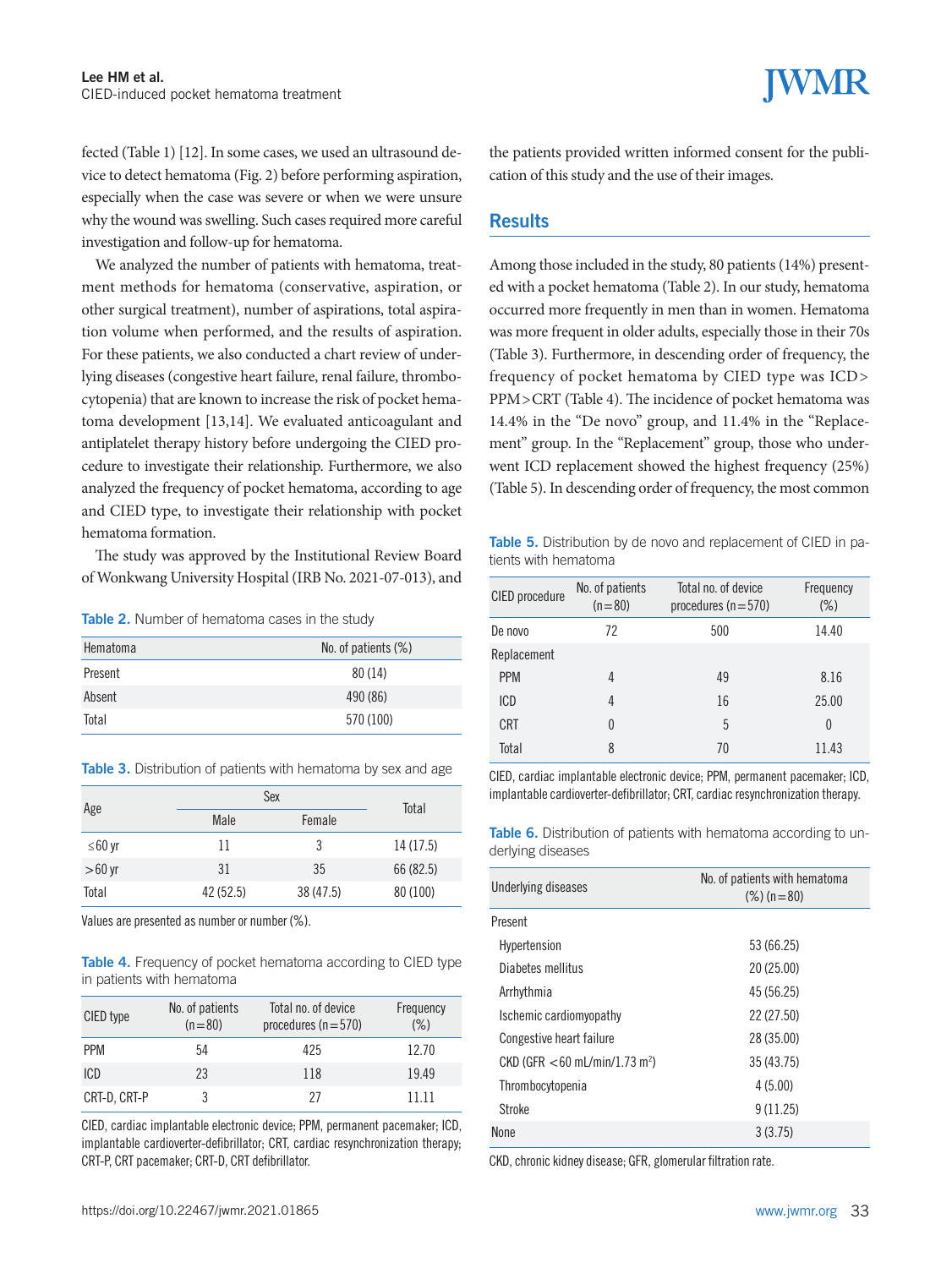Table 7. Distribution of patients with hematoma according to anticoagulant and antiplatelet therapy (before admission)

| Anticoagulant and antiplatelet<br>therapy agents | No. of patients with hematoma (%)<br>$(n=80)$ |
|--------------------------------------------------|-----------------------------------------------|
| Aspirin                                          | 31 (38.75)                                    |
| Clopidogrel                                      | 23 (28.75)                                    |
| Cilostazol                                       | 5(6.25)                                       |
| Vitamin K antagonist                             | 8(10.00)                                      |
| Heparin                                          | 2(2.50)                                       |
| Novel oral anticoagulant                         | 6(7.50)                                       |
| <b>None</b>                                      | 28 (35.00)                                    |

Table 8. Distribution of patients with hematoma according to combination antithrombotic therapy

| Antithrombotic therapy regimen | No. of patients with hematoma (%)<br>$(n=80)$ |
|--------------------------------|-----------------------------------------------|
| Mono therapy                   | 30 (37.50)                                    |
| Double therapy                 | 21 (26.25)                                    |
| Triple therapy                 | 1(1.25)                                       |
| <b>None</b>                    | 28 (35.00)                                    |

underlying diseases were hypertension, arrhythmia, chronic kidney disease, and congestive heart failure in patients with hematoma (Table 6). In this study, 5% of patients had underlying thrombocytopenia, which was defined as a platelet count of less than 100,000/µL. Patients with hematoma commonly presented with comorbidities. Among the 80 patients with pocket hematoma, only three patients did not have a significant medical history.

In our study, anticoagulant and antiplatelet therapies performed before admission were, in descending order of frequency, aspirin, clopidogrel, and vitamin K antagonists (Table 7). Among the 80 patients with hematoma, 52 received at least one perioperative anticoagulant and antiplatelet therapy, as against 35% of patients who did not receive any therapy (Table 8).

A total of 58 patients were treated with aspiration (Table 9), of which 52 cases were treated using aspiration only (no additional surgical procedure). The six remaining patients underwent aspiration with some type of surgical procedure. Of these patients, two underwent hematoma evacuation, Barovac insertion, and device repositioning with flap (rotation flap or latissimus dorsi flap) surgery to cover the defect of the wound after performing aspiration treatment. Three patients underwent only hematoma evacuation surgery after aspiration treatment, and one patient required only incision, hematoma rolling, and

Table 9. Distribution of patients with hematoma according to treatment method

| Treatment method                                                               | No. of patients with hematoma (%)<br>$(n=80)$ |
|--------------------------------------------------------------------------------|-----------------------------------------------|
| Aspiration (only)                                                              | 52 (65.00)                                    |
| Aspiration + surgical procedure                                                | 6(7.50)                                       |
| Surgical procedure only (evacuation,<br>implant removal, and other procedures) | 5(6.25)                                       |
| Conservative treatment (compression<br>and observation)                        | 17 (21.25)                                    |

Table 10. Results of aspiration in patients with hematoma

| Result       | No. of patients treated by aspiration<br>$(\%)$ |
|--------------|-------------------------------------------------|
| Clear        | 52 (89.65)                                      |
| Complication | 6(10.34)                                        |
| Total        | 58 (100)                                        |

primary closure. Five patients in the surgical treatment group, whose wounds had been in poor condition since immediately after the CIED procedure, underwent hematoma evacuation, Barovac insertion, and abscess incision and drainage. There were 17 patients in the conservative treatment group. Patients treated with aspiration were divided into one to five aspiration attempts. Most commonly, the patients underwent one or two aspiration procedures (87.93%). Patients were grouped in terms of aspiration volume (volume  $\leq 10$  mL,  $> 10$  and  $\leq 20$ mL,  $>20$  and  $\leq 30$  mL,  $>30$  and  $\leq 40$  mL, 40 mL or higher). Most patients had an aspiration volume of  $\leq$ 20 mL (74.13%). Of all the hematoma cases treated only with aspiration, 89.65% were treated without any complications (Table 10).

#### **Discussion**

The use of CIED has increased over the last decade due to diversifying indications and increasing life expectancy. One of the most common complications of the CIED procedure is the pocket hematoma, which can be small and may be managed conservatively [4,15]. In this study, we aimed to explore whether it would be possible to lower the risk of infection by aseptically removing the hematoma at an early stage through aspiration. We found that aseptic removal of hematoma by aspiration alone was effective in most patients. We noted a low complication rate, with complications that could not be attributed to the aspiration procedure. Only 10.34% of the patients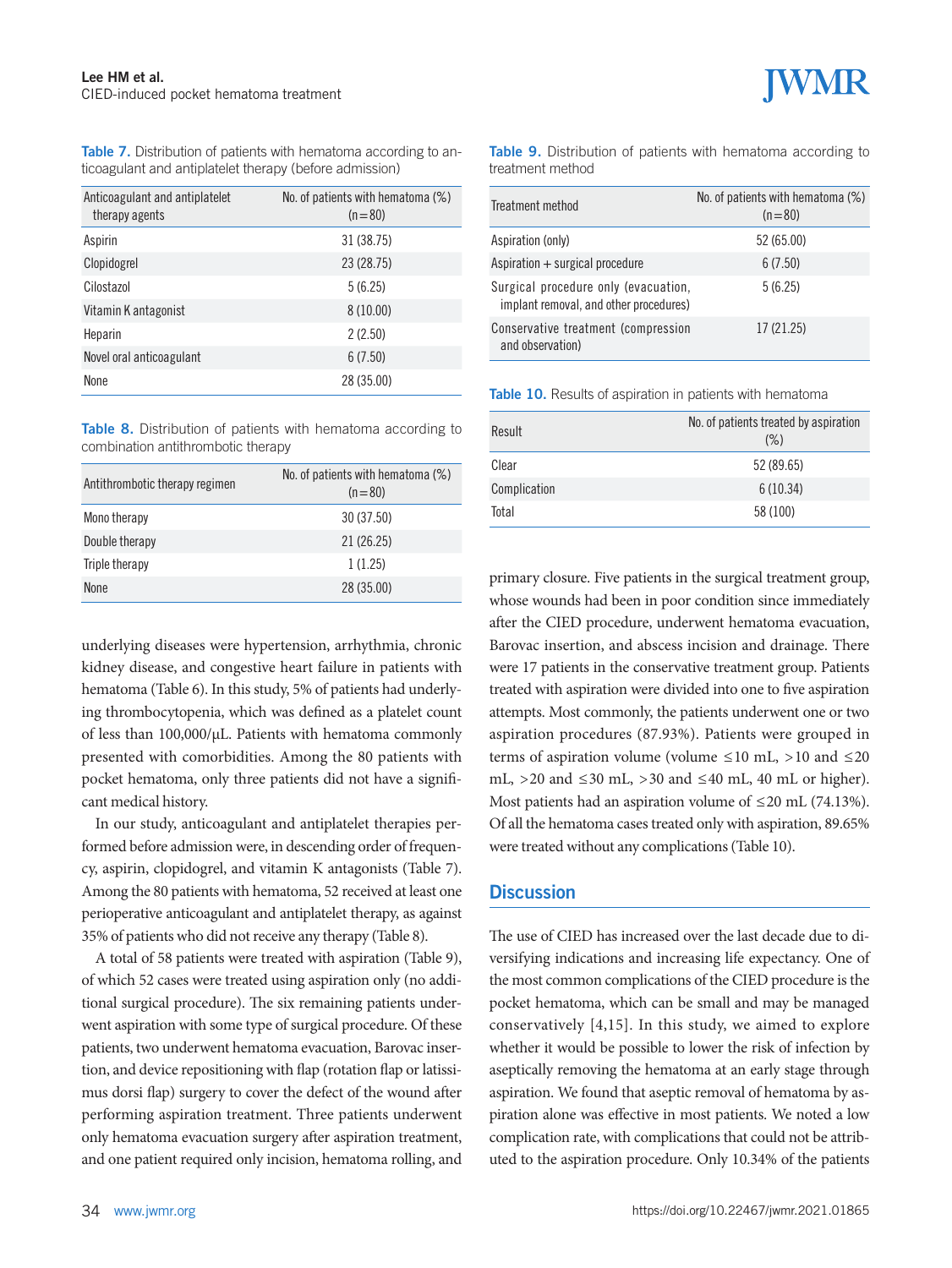had complications, i.e., cases where hematoma or pocket hematoma could not be treated with aspiration alone or cases where the condition exacerbated to infection, necessitating surgical intervention. Of the six patients who needed additional procedures to treat hematoma, one patient needed only incision, hematoma rolling, and primary closure. Three only required hematoma evacuation surgery because the hematoma size was not decreased by aspiration treatment alone. These patients did not present any symptoms of infection, and their hematoma was completely healed. Only two out of six patients in the complication group presented with severe infection symptoms, including uncontrolled pain with severe swelling, no reduction in bloody discharge through the incision site, rapid skin color change in the area where the device was inserted, and a continuous elevation of inflammatory markers such as erythrocyte sedimentation rate, C-reactive protein, and white blood cell counts soon after the CIED procedure. In these cases, infections were not caused by aspiration treatment. The two patients had hematoma evacuation surgery first because the condition of their wounds had worsened soon after the CIED procedure. Aspiration was only used in the postoperative period after evacuation surgery, suggesting that the infection was not caused by aspiration. Therefore, we can conclude that none of the 58 patients with hematoma treated using aspiration acquired the infection from the aspiration procedure.

Some studies have reported that pocket hematoma is more common among women than men and affects older adults more commonly [13,14,16]. Although our sample size was small, the hematoma was more common among men, contrary to previous reports. The results of the age-specific incidence rate, however, were in line with the findings of previous studies (i.e., higher incidence among older adults).

Patients receiving ICD or CRT implants were reportedly more likely to have pocket hematoma than those receiving permanent pacemakers [14]. Our results also aligned with these findings; in our study, the hematoma was more common among patients receiving ICD, with more patients having permanent pacemakers than CRT implants. It is known that device complexity and the number of leads were significantly associated with increased infection risk [17]. In one study, the infection risk was higher in implantable device replacement procedures than in first implants [18]. Also, patients with comorbidities such as congestive heart failure, renal failure, and thrombocytopenia have an increased risk of pocket hematoma formation [13,14].

# **IWMR**

Clinically significant pocket hematoma is associated with a higher risk of device infection, which is reportedly associated with a mortality rate of 0% to 18% [6-8,19,20]. There are several possible mechanisms of hematoma development that predispose patients to CIED infection. Some of these are: (1) postoperative contamination caused by tension from hematoma, which causes a breach in the wound, and (2) pressure from the hematoma may cause pressure-induced tissue necrosis and decrease the ability of local tissue to fight infection [21,22]. These conditions eventually create fertile ground for sustained microbial colonization.

Currently, there is no specific treatment for pocket hematomas in the immediate term, except for conservative treatment such as compression dressings [4,15]. Preventing pocket hematoma formation is challenging because patients who undergo CIED implantation or replacement are often on anticoagulation and antiplatelet therapy due to associated comorbidities [2]. As a result, current measures primarily focus on pre-operative strategies to reduce hematoma formation. For example, in terms of anticoagulant and antiplatelet therapy, withholding warfarin for 2–3 days before implantation in patients at low risk of thromboembolism can reduce the risk of pocket hematoma [23]. However, in patients with moderate-to-high risk of thromboembolism, oral anticoagulants should be continued to avoid a situation requiring bridging therapy during the CIEDs procedure [23]. In recent meta-analyses, the continuation of warfarin was reported as the best strategy for moderate-tohigh-risk of thromboembolism in patients to reduce pocket hematoma formation [24]. Concomitant use of antiplatelet agents in patients undergoing device surgery doubles the risk of clinically significant hematoma. In our study, the patients' intake of antiplatelet and anticoagulant medications was either interrupted or uninterrupted, depending on their condition. If a patient was at risk of pocket hematoma, the medication was discontinued before and after the CIED procedure. Consequently, even if a patient consumed the medication for the procedure before admission, interrupting the medication intake would decrease the final effect, thereby reducing the probability of hematoma formation among patients consuming anticoagulant and antiplatelet medications. This is evident from the higher-than-expected rate of pocket hematoma formation in the patients who did not receive any antiplatelet and anticoagulant therapy. Clinicians have also focused on optimizing the procedure itself to reduce the risk of hematoma formation. Such efforts include subcutaneous insertion of CIED (not in the subpectoral area) [5], irrigation of the pocket, meticulous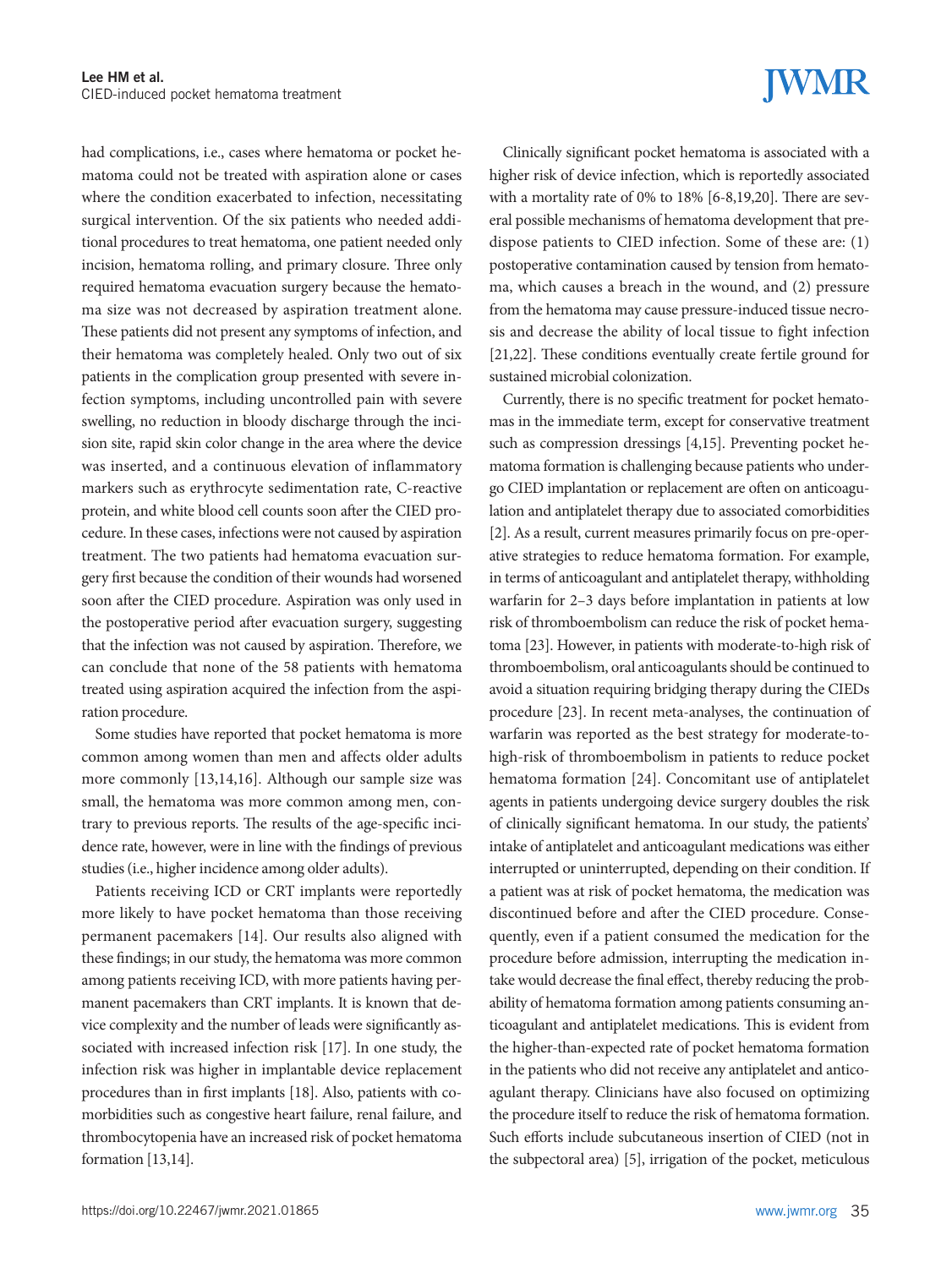# **IWMR**

cauterization of all bleeding arteries, and use of absorbable hemostat (D-Stat Flowable Hemostat) [25].

Our study focused on exploring aspiration as the primary treatment method for pocket hematoma. This is contrary to the common understanding wherein aspiration is not recommended as a treatment for pocket hematoma due to the increased infection rate [6,9]. We found that aspiration was an effective method for hematoma treatment and caused no complications. Previous studies did not specify the specialty of the surgeon who performed aspiration as well as the procedure used for aspiration. In our study, the aspiration procedure was performed by plastic surgeons familiar with the procedure and surgery, and the patients were followed up by plastic surgeons who were trained as specialists in applying dressings. Furthermore, the procedure and post-dressing treatment after aspiration were not complex. Aspiration was not performed in an operating room; instead, it was performed aseptically in a private room for hospitalized patients and in our plastic surgery room for outpatients. Successful aspiration without any complications in this study further supports the feasibility of aspiration as an effective treatment for pocket hematoma. Our findings suggest that the procedure can be safely performed aseptically using alcohol and povidone preparation and aseptic gloves, taking care to avoid contact between the aspiration needle and the CIED implant. We also recommend using an ultrasound-guided aspiration for clinicians unfamiliar with the procedure.

One of the strengths of this study is that, since January 2011, the patients were followed up by both cardiologists and plastic surgeons in our hospital from the beginning of the CIED procedure to the resolution of pocket hematoma. This allowed us to capture high-quality data during the follow-up period. However, there were several limitations to our study. First, the patients were subject to anticoagulant and antiplatelet treatment, depending on each patient's condition, meaning that analysis of the actual effect of medication on pocket hematoma formation would have been impacted. Second, medical records and data were focused on patients with grade 2 or 3 pocket hematoma, for which aspiration therapy could be used. Consequently, a number of patients who received conservative treatment for grade 1 hematoma were missed, making the ratio of the conservative treatment patient group slightly lower than the actual figure.

In conclusion, clinicians must place much emphasis on reducing the risk of pocket hematoma formation, considering the high mortality rates and complications in the other studies mentioned above. Moreover, when planning a CIED procedure for patients with congestive heart failure, renal failure, and thrombocytopenia, which reportedly increase the risk of hematoma development, the CIED procedure must be carefully and meticulously planned, examining the risks and benefits.

While pocket hematoma formation could not be prevented despite knowledge of the risk factors from previous reports, we aimed to treat hematoma and to prevent it from aggravating to CIED infection. Our study confirmed that aspiration could be an effective treatment method for pocket hematoma.

### Conflict of interest

This work was supported by Wonkwang University in 2021. Young Cheon Na is an editorial board member of the journal but was not involved in the peer reviewer selection, evaluation, or decision process of this article. No other potential conflicts of interest relevant to this article were reported.

### ORCID iDs

| Hye Mi Lee     |
|----------------|
| in Woo Park    |
| Young Cheon Na |
| Chi Sun Yoon   |
| ong Hwan Kim   |
| Vam Ho Kim     |

Hye Mi Lee https://orcid.org/0000-0003-3343-6137 Jin Woo Park https://orcid.org/0000-0003-4733-3227 Young Cheon Na https://orcid.org/0000-0003-3136-0351 Chi Sun Yoon https://orcid.org/0000-0002-9204-9121 Jong Hwan Kim https://orcid.org/0000-0003-4355-2692 Nam Ho Kim https://orcid.org/0000-0003-4559-5493

### **References**

- 1. Kirkfeldt RE, Johansen JB, Nohr EA, et al. Complications after cardiac implantable electronic device implantations: an analysis of a complete, nationwide cohort in Denmark. Eur Heart J 2014;35:1186-94.
- 2. Stewart MH, Morin DP. Management of perioperative anticoagulation for device implantation. Card Electrophysiol Clin 2018;10:99-109.
- 3. Birnie DH, Healey JS, Wells GA, et al. Pacemaker or defibrillator surgery without interruption of anticoagulation. N Engl J Med 2013;368:2084-93.
- 4. Kutinsky IB, Jarandilla R, Jewett M, et al. Risk of hematoma complications after device implant in the clopidogrel era. Circ Arrhythm Electrophysiol 2010;3:312-8.
- 5. Wiegand UK, LeJeune D, Boguschewski F, et al. Pocket hematoma after pacemaker or implantable cardioverter defibrillator surgery: influence of patient morbidity, operation